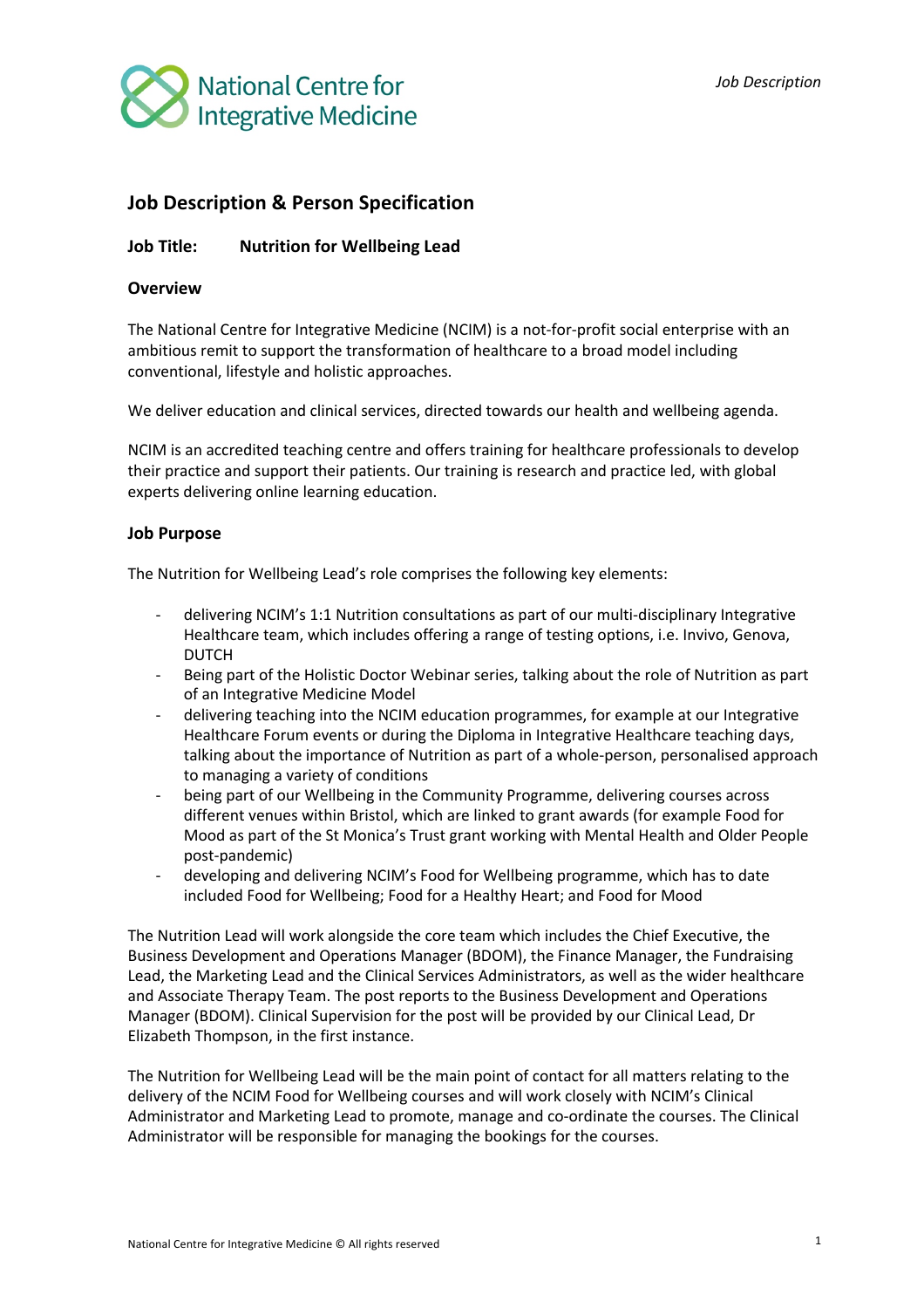# **Key Responsibilities**

#### **1. 1:1 Nutrition Consultations**

- 1.1. In accordance with the NCIM clinic timetable, make yourself available to undertake a variety of duties including patient consultations (in person / telephone / skype / zoom); creating a Personal Plan; dealing with queries from patients (communicating through the NCIM office); managing paperwork and correspondence in a timely fashion.
- 1.2. Assess the nutritional health needs of patients and making professional, autonomous decisions in relation to presenting problems.
- 1.3. Recommend that patients visit their GP/ primary care provider / social care provider if required; communicate with their GP if required and if patient consent is given.
- 1.4. Contribute to NCIM clinical requirements and recording data appropriately on the patient management system (PracticePal).
- 1.5. Seek opportunities to support patients with health education if required.
- 1.6. Appropriately manage the appointment list and refer to other clinical service colleagues at NCIM as appropriate, for example Holistic Doctor, Nutritionist, Craniosacral Therapist, or other NCIM Associate Therapists.
- 1.7. Record clear and contemporaneous consultation notes to agreed standards and uploading them onto PracticePal no longer than 5 working days after the appointment.
- 1.8. Collect data for audit purposes (MyCAW, Warwick Wellbeing, PREM) and contribute to an NCIM audit programme as required.
- 1.9. Proactively engage in some aspects of the clinical work within the NCIM team, for example: information governance and risk management, and CPD.
- 1.10. Be part of the planning and delivery of the Holistic Doctor Webinar series.
- 1.11. Play an active role in 1:1 and group supervision.
- 1.12. Take part in the planning and delivery of clinical workshops where appropriate (Food for Mood, Food for a Healthy Heart, Food for Wellbeing).

#### **2. Food for Wellbeing Courses**

- 1.1. Oversee delivery of NCIM's Food for Wellbeing courses across a range of Bristol locations and venues (*this may also depend on grants awarded)*, with responsibility for:
	- course design and delivery
	- § participant recruitment and support (with support from NCIM's Clinical Services Administrator)
	- sourcing venues and liaising with local services to allow delivery of courses into lowincome areas
	- managing the portable kitchen and keep up to date on resources needed
	- sourcing food for each course and bringing to the venue
	- recruiting and managing volunteer(s) to support course delivery
	- booking speakers and community food educators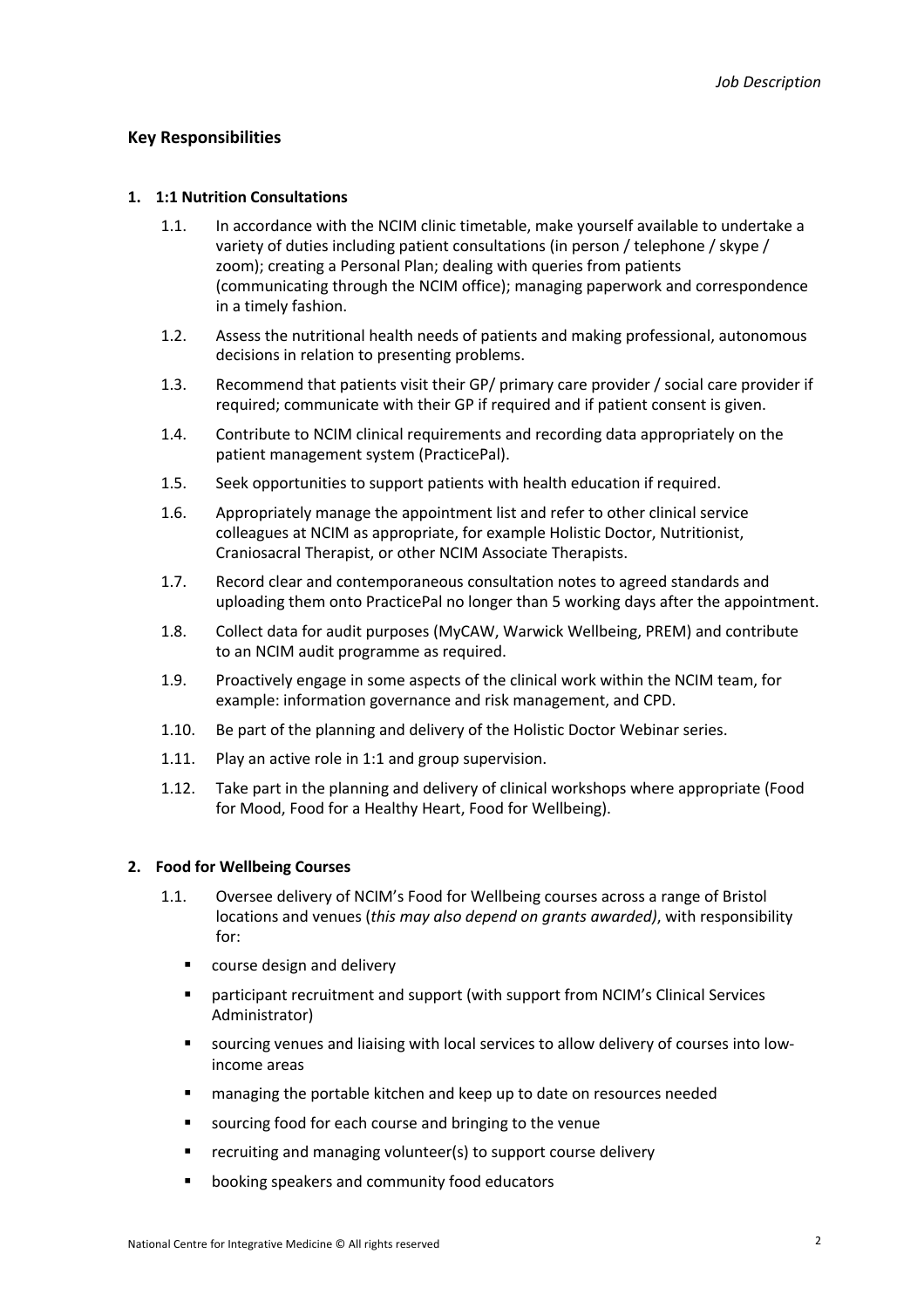- designing and preparing course materials, handbooks and recipes (working with the Clinical Services Administrator to ensure participant access to materials (online / hard copies)
- capturing participant feedback and course evaluation through questionnaires and surveys (such as MYCAW - Measure Yourself Concerns, WEMWEBS - Warwick/Edinburgh Wellbeing Scale, PREM)
- § preparing and disseminating marketing materials (with support from Marketing Lead)
- 1.2. Work with key community partners, for example Southmead development Trust / Knowle West Health Park, to design programmes appropriate for their communities.
- 1.3. Liaise with GPs and other healthcare professionals to refer patients/clients into our courses (many of which are free at the point of delivery)
- 1.4. Promote courses by leaflet dropping or giving short talks, e.g. to GP practices or Social Prescribing Coordinators.
- 1.5. Identify potential funding streams (working with the Fundraising Lead) and prepare reports for programme funders and supporters.
- 1.6. Attend programme meetings at NCIM or with key partners for grant funded programmes and provide progress reports.
- 1.7. Maintain good financial records and awareness of grant budgets for NCIM Food for Wellbeing programmes.

#### **3. Quality Management**

- 3.1.  Alert other team members to issues of quality and risk.
- 3.2. Assess own performance and take accountability for own actions, either directly or under supervision.
- 3.3. Make suggestions on ways to improve and enhance the team's performance and service expansion.
- 3.4. Effectively manage own time, workload and resources.
- 3.5. Be supportive of the complaints policy and procedure to ensure proper investigation and appropriate follow-up action in the event of a complaint being made about any aspect of the service provided or any personal provider of the service.

# **4. Teaching**

4.1. Be part of planning and delivery of NCIM's academic programme, as and when appropriate (for example teaching on Diploma in Integrative Healthcare, Integrative Healthcare Forums, IM Bitesize courses).

#### **Other Responsibilities within NCIM**

- 5. Contribute to service development of Nutrition for Wellbeing programmes and 1:1 consultations.
- 6. Maintain awareness of and compliance with all relevant policies, guidelines and procedures, e.g. equality and diversity, safeguarding, confidentiality, data protection, health and safety, discipline (see NCIM Handbook and accompanying policies).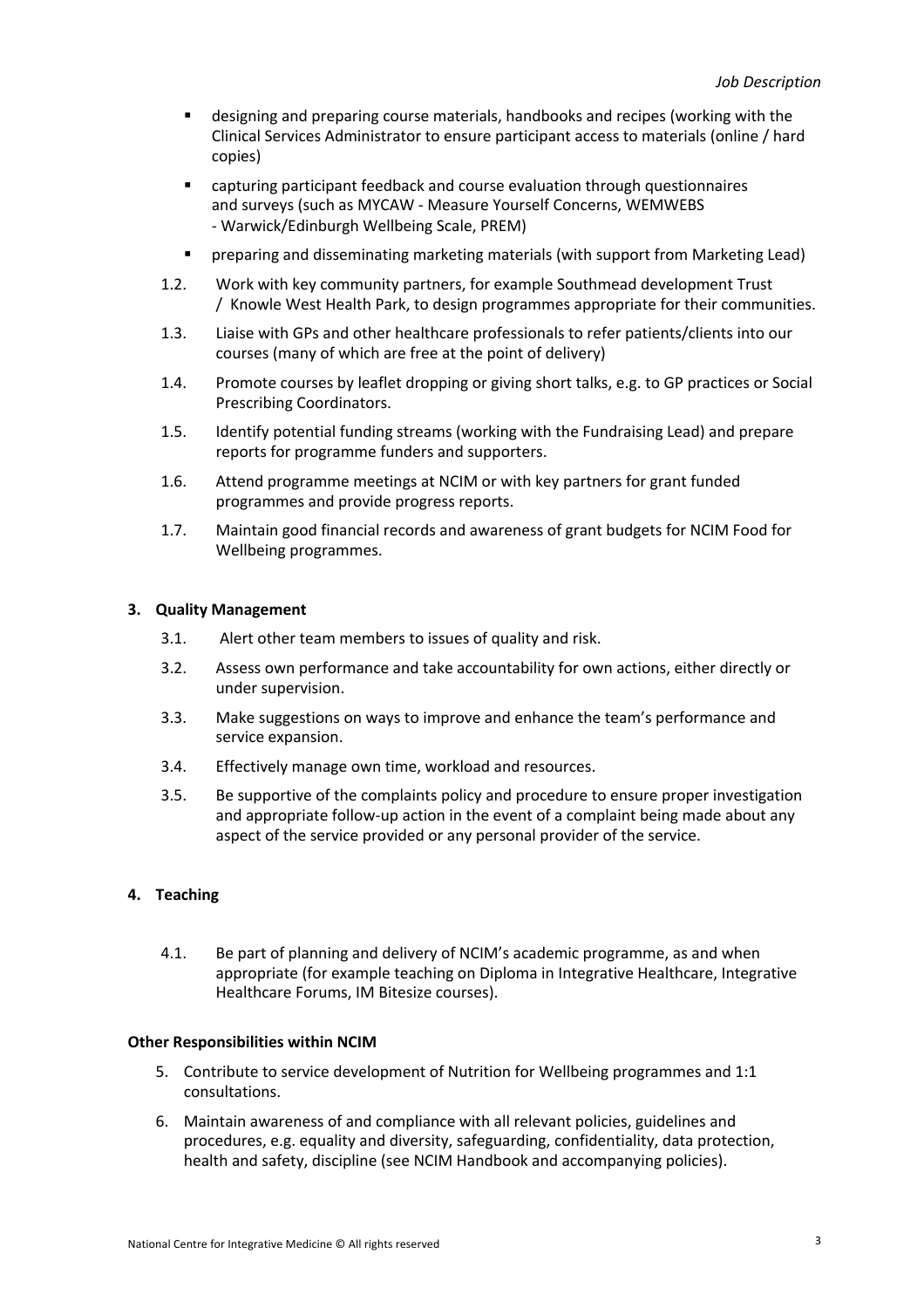- 7. Maintain commitment to life-long learning and audit to ensure evidence-based best practice.
- 8. Participate in training programmes organised by NCIM where appropriate (to meet Statutory and Mandatory training requirements as well as upskilling in NCIM specific tasks).
- 9. Attend team meetings and other case discussion, clinical or education meetings when necessary.

*Whilst the purpose of this role should remain constant, the duties and responsibilities may vary according to the needs of the organisation. The job holder should therefore retain a flexible approach to the duties and responsibilities and be prepared to undertake such tasks as may be required.*

| <b>Key Area</b>         | <b>Essential</b>                                                                                                                                                                                                                                                                                                                                                                                                                                                                                                                                                                                                                                                                                                                                                             | <b>Desirable</b>                                                                                                                                                                                                                                                                                                                                                                                     |
|-------------------------|------------------------------------------------------------------------------------------------------------------------------------------------------------------------------------------------------------------------------------------------------------------------------------------------------------------------------------------------------------------------------------------------------------------------------------------------------------------------------------------------------------------------------------------------------------------------------------------------------------------------------------------------------------------------------------------------------------------------------------------------------------------------------|------------------------------------------------------------------------------------------------------------------------------------------------------------------------------------------------------------------------------------------------------------------------------------------------------------------------------------------------------------------------------------------------------|
| Education<br>& Training | Minimum undergraduate<br>$\qquad \qquad -$<br>degree level<br>Registered fully qualified<br>$\overline{\phantom{0}}$<br>Nutritionist<br>A professional qualification in<br>$\qquad \qquad -$<br>mental or physical health care,<br>education or social care, or<br>equivalent life experience                                                                                                                                                                                                                                                                                                                                                                                                                                                                                | Knowledge and experience of the<br>populations that the NCIM Food for<br>Wellbeing courses will be delivered<br>to (such as delivering courses<br>to people living with diabetes,<br>cardiovascular conditions, mental<br>health issues such as depression /<br>stress / anxiety)<br>Training and experience<br>in nutrition-based supervision<br>Evidence of continuing professional<br>development |
| Skills &<br>Experience  | A commitment to following best<br>$\frac{1}{2}$<br>practice guidelines set out by your<br>registering body<br>Ongoing contacts with<br>other nutrition practitioners<br>and teachers, built and<br>maintained as a means to share<br>experiences and learn<br>collaboratively<br>Regular supervision with an<br>experienced supervisor who has<br>some experience of the clinical<br>populations you are working with<br>and meets good practice guidelines<br>for supervision.<br>Ability to provide supervision /<br>$\qquad \qquad -$<br>feedback to colleagues supporting<br>you on the delivery of NCIM Food<br>for Wellbeing courses<br>High standard of verbal and written<br>$\qquad \qquad -$<br>communication<br>Organisational skills<br>$\overline{\phantom{0}}$ | Experience of working in a clinical<br>$\overline{\phantom{a}}$<br>setting<br>Use of online marketing tools, e.g.<br>Mailchimp, Sender, Canva<br>Developing creative promotional<br>materials                                                                                                                                                                                                        |